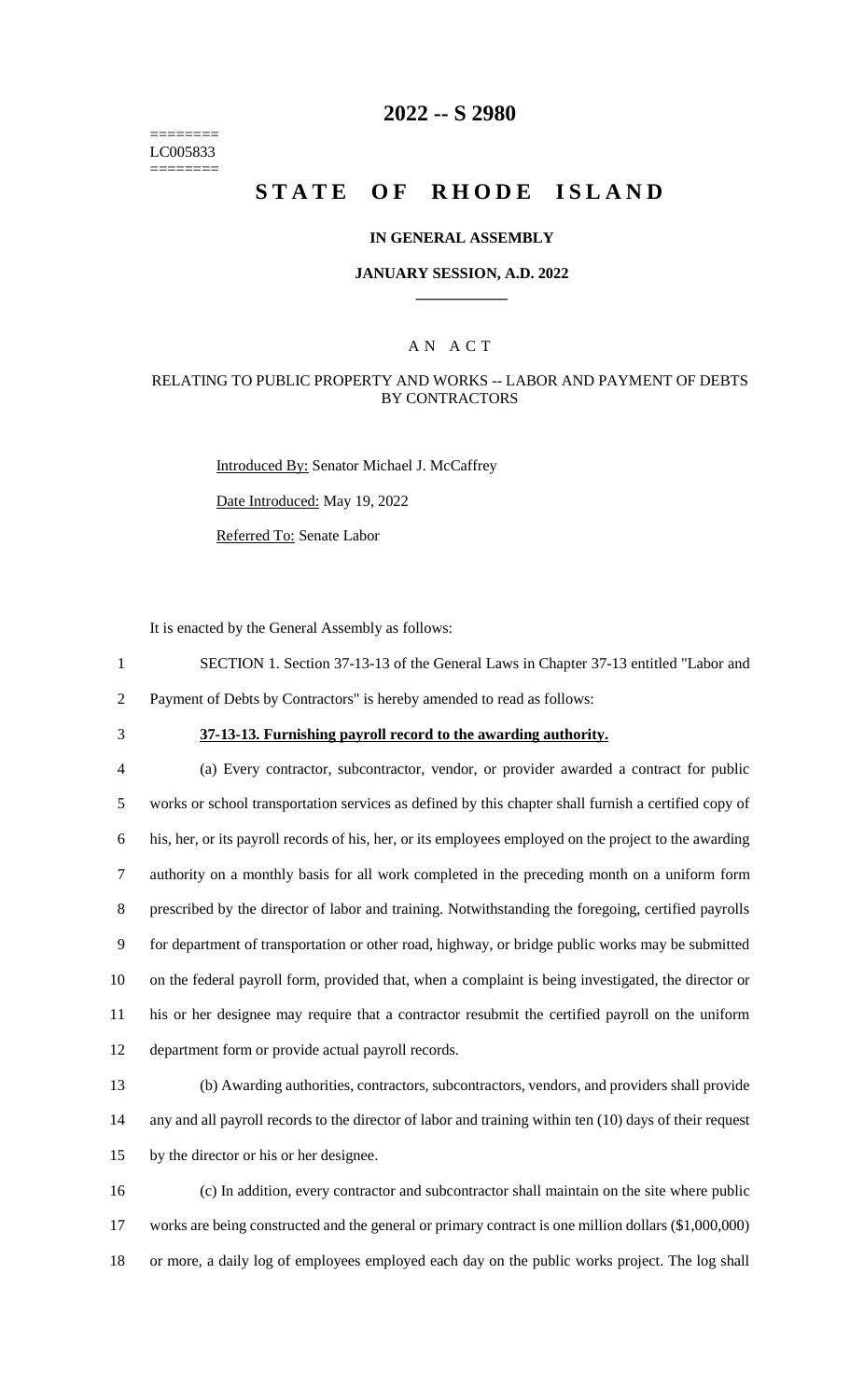include, at a minimum, for each employee his or her name, primary job title, and employer and shall be kept on a uniform form prescribed by the director of labor and training. The log shall be available for inspection on the site at all times by the awarding authority and/or the director of the department of labor and training and the director's designee. This subsection shall not apply to road, highway, or bridge public works projects. For any offsite fabrication work subject to this section, the contractor, subcontractor or public body shall include a section in their weekly certified prevailing wage records that provides: (1) The name and address of the manufacturer, shop or other type of prefabrication facility where the fabrication work was performed; and

(2) The name, address, and occupational classifications of each mechanic, apprentice,

11 laborer or other employee employed in the performance of such work, the hours worked by, and

12 wages paid to, each such employee.

 (d) The director of labor and training may promulgate reasonable rules and regulations to enforce the provisions of this section.

 (e) The awarding authority of any public works project shall withhold the next scheduled payment to any contractor, subcontractor, vendor, or provider who or that fails to comply with the provisions of subsection (a) or subsection (b) above and shall also notify the director of labor and training. The awarding authority shall withhold any further payments until such time as the contractor, subcontractor, or provider has fully complied. If it is a subcontractor who or that has failed to comply, the amount withheld shall be proportionate to the amount attributed or due to the offending subcontractor as determined by the awarding authority. The department may also impose a penalty of up to five hundred dollars (\$500) for each calendar day of noncompliance with this section, as determined by the director of labor and training. Mere errors and/or omissions in the daily logs maintained under subsection (c) shall not be grounds for imposing a penalty under this subsection.

SECTION 2. This act shall take effect upon passage.

#### ======== LC005833 ========